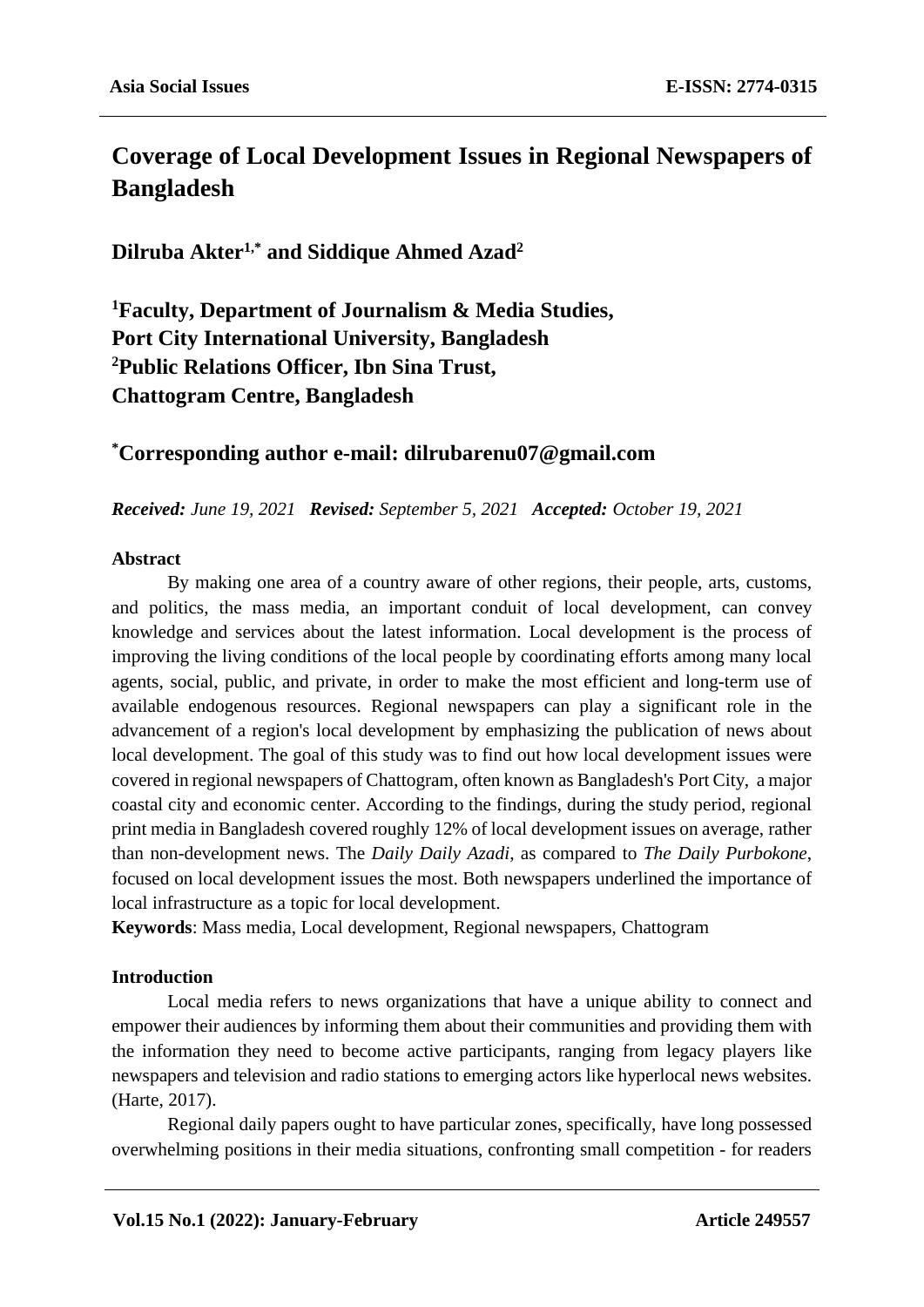or advertisers- and in numerous cases offering information not available anywhere else (Nielsen, 2015). The media influence us in numerous ways: as a major socializing impact, a carrier of culture, a source of data, instruction, amusement, a key player in political communication and participatory popular government and a communicator of ideological values, standards, qualities and convictions (Dennis & Merill, 1999).

*Development journalism is the concept for advocacy and communication amongst persons. It takes the advancement of national development into account by making one part of a nation aware of other parts, their individuals, expressions, tradition, and legislative issues; by keeping the national objectives and national achievements constantly in the public thus allowing the public to be aware of the national objectives and national achievements (Schramm, 1964).*

The Daily Azadi, a historically important newspaper from Chattogram, is considered as one of the first newspapers published on December 17, 1971, after Bangladesh's independence (Ananta, 2015). It wasn't easy to print such newspapers at that time. The country had just gained its freedom and the Pakistani force was yet to surrender their weapons. Ananta (2015) said "During the tumultuous time of December 16, 1971, we decided to publish a onepage newspaper the following day. The text was written in red ink to signify the bloodshed and lives that the country had lost," says the editor of The Daily Azadi, Abdul Malek (Ananta, 2015).

According to Asemah, 2011, the press or mass media are obliged to display thoughts and data that will illuminate and extend the skylines of the citizens. To plan for the citizens' needs requires free and judicious choices for self-actualization. Another vital part of the media is that the media are obliged to supply contemplated information freely to the citizens while carrying out the role of watchdog on the government.

The local newspapers of Chattogram can play a dynamic role in the society like regional newspapers in many other countries do. For example, few years ago, all the local newspapers, online portals along with the national newspapers as like Prothom Alo, Samakal, Kalerkantho published simultaneously the same news as a campaign against the 'illegal bill boards'. Subsequently, the city corporation went into action against the mafias and eradicated all 'illegal bill board'. It is a good example of development journalism on a local issue of development in Bangladesh

# **Objectives of the study**

The study is set to achieve the following objectives:

- 1. To investigate the quantity of local developments and non-development contents of newspapers,
- 2. To categorize the local development issue covered by regional newspapers,
- 3. To look into the treatment (front and back page) of local development stories given by local newspapers.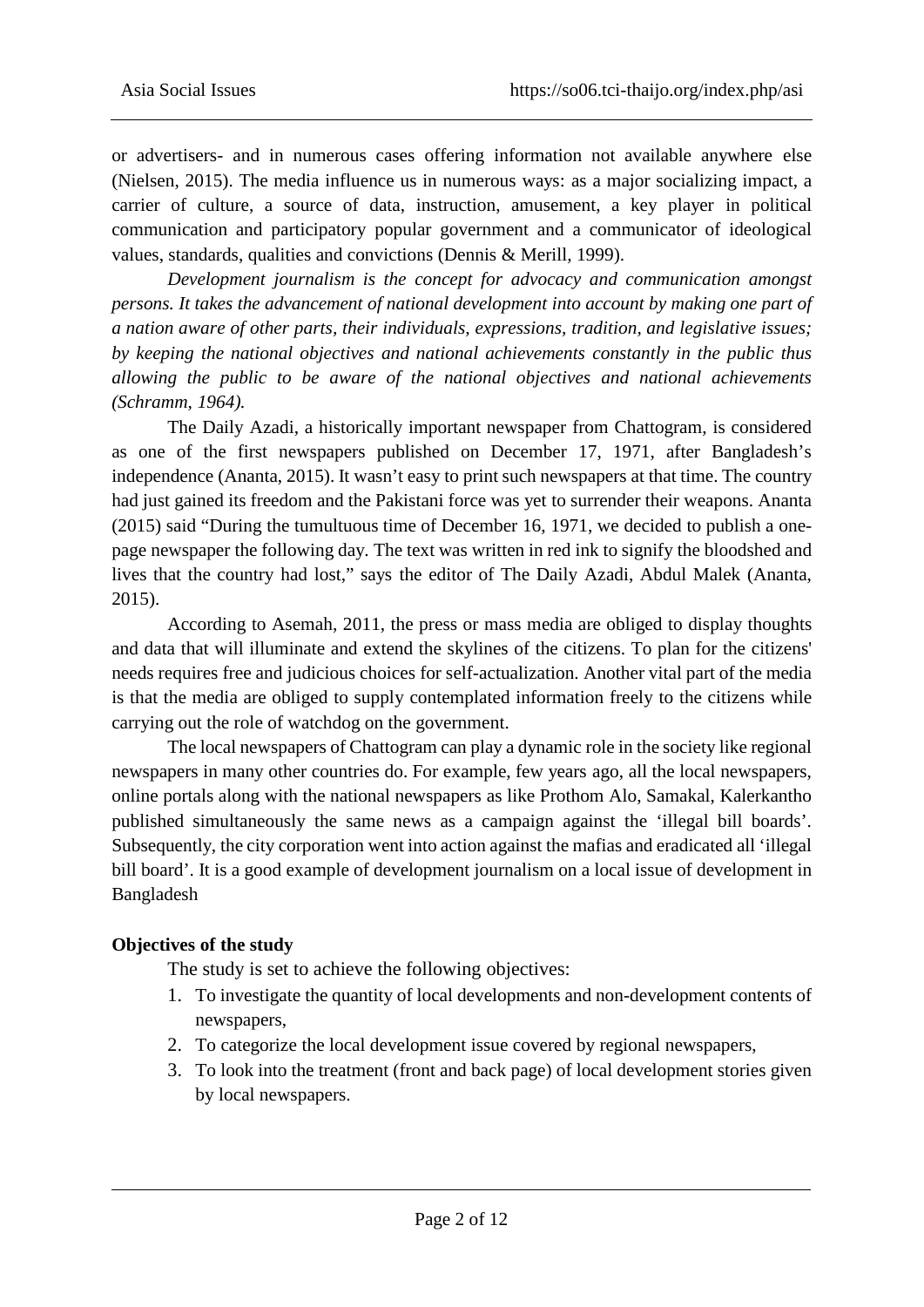# **Research questions**

To identify, explore, and find out the local development issues covered by the selected regional newspapers in the study will address following research questions:

**RQ-1:** Which type of local development issues do local newspapers cover?

**RQ-2:** What is the amount of local development issues published by regional newspapers of Chattogram?

**RQ-3:** Which regional newspapers published the most local development news?

# **Literature review**

This research has been designed to study the space given to local development news in the daily newspaper in Chattogram. It has been observed that there is a shortage of literature on the study of content analysis of local development issues covered by regional newspapers of Bangladesh. Keeping the above aspects in view, the relevant literatures have been reviewed and presented below:

Because millions of people suffer from poverty, starvation, unemployment, illiteracy, ill health, and a lack of drinking water, development is the topmost priority on the national agenda. The press has an obligation to assist the government's efforts to meet people's basic needs, as stated in the government's priorities plan (Murthy, 2016).

Looking at the mass media as instruments of rural development, Uche (2002) speculates that the mass media play the leading role of promoting the political, social and economic aspiration of rural folks.

Development Journalism is a type of reporting that focuses on ideas, policies, programs, actions, and events aimed at improving people's lives. The potential and power of the media to influence the development process by covering development concepts, policies, programs, actions, and events is a key assumption behind the concept of development journalism (Ediani, 1993).

Development journalism includes detailing thoughts, programs, exercises and occasions, which are related to advancement of the living standard of individuals. In other words, the media need to be committed to contributing to the generally objective of improvement, to advance social and enlightening independence, to back popular government and solidarity with other developing countries (McQuail, 2005).

Local daily papers, like their national and international counterparts in the private sector, are constantly adjusting their publication and trading models to stay relevant and financially viable in the sophisticated media environment, according to Cornia and Nielson (2016).

Concurring with Nwuneli (2004) numerous governments and countries within the developing world over a long time have utilized the mass media broadly at one point or the other for the headway of their development objectives.

Ogan (1987) in his article titled 'Coverage of development news in developed and developing countries' suggested developing countries' media have been found to rely heavily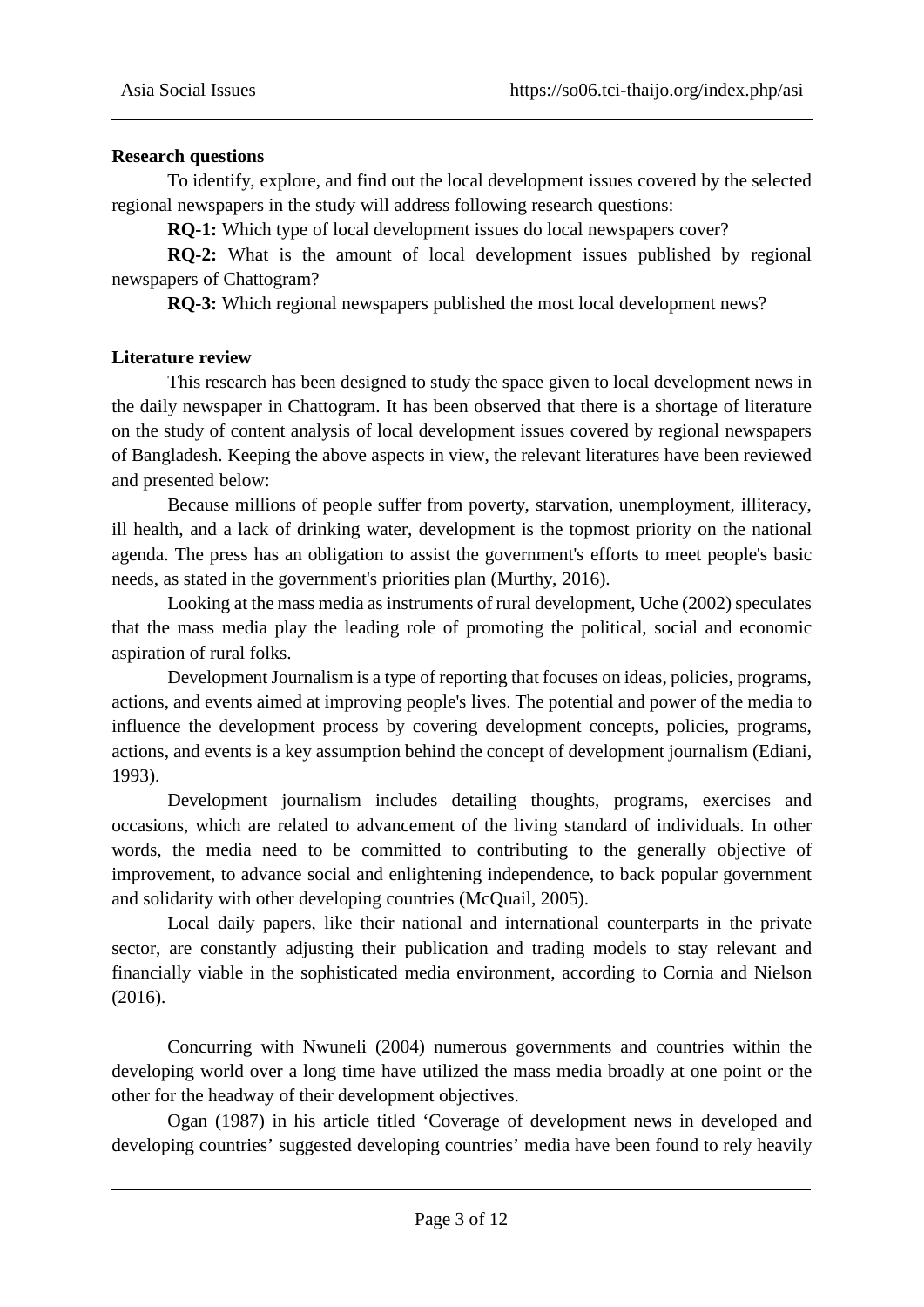on government sources in reporting of development news. This study of the scope of one event by 22 newspapers and magazines in five created and six creating nations showed the Western media concentrating more on political issues and less on the populace issue at the International Conference on Population.

Sarkar (2015) conducted a comparative study of rural development news in Assam's regional dailies. He classified Family planning, Health & Hygiene, Agricultural Development, Irrigation and Drinking Water, Educational Development, Energy and Power, Children & Women Welfare, Youth Welfare & Development, Tea Industry, and Infrastructure as rural development news categories after conducting a content analysis between Assam Tribune and The Sentinel.

After reviewing the above literatures, we can infer that several studies on development journalism have been undertaken in various nations, particularly in developing countries. However, there is little research on how the print media in Bangladesh covers the development news. As far as we can tell, there is no other study on the coverage of local development concerns in Bangladeshi regional publications. This study is expected to fill a research gap in the field of development journalism in Bangladeshi regional newspapers.

# **Operational definition**

**Development news:** The significance of development plans, programs, policies, difficulties, and issues should be critically examined, evaluated, and interpreted in development news. Development news denotes to the people's needs, which differ from country to country or region to region, but generally include primary requirements like food, housing, and jobs; secondary needs like transportation, energy sources, and electricity; and tertiary needs like cultural diversity, recognition, and dignity (Wimmer & Wolf, 2005).

**Local Development news:** Local development news refers to events, plans, or programs that help people in a certain region or community improve their living standards. As a local development issue, the researchers in the study highlighted development events related to infrastructure, health, business, tourism, and the environment.

**Non-development news:** Non-development news is defined as news that is not directly related to a region's development process, such as crime, law, sports, and other topics.

# **Methodology and sampling**

Quantitative content analysis was employed as a research method. The scientific examination of communication content is referred to as content analysis. Bernard Berelson's publication of Content analysis in Communication Research in 1952 marked the technique's recognition as a versatile tool for social science and media academics. During World War II, the United States government funded a project to examine enemy propaganda under the direction of Harold Lasswell, which led to the development of content analysis as a full-fledged scientific method. (Das & Bhaskaran, 2008). According to Berelson (1952), content analysis is a research approach for describing the manifest content of communication in an objective, systematic, and quantitative manner.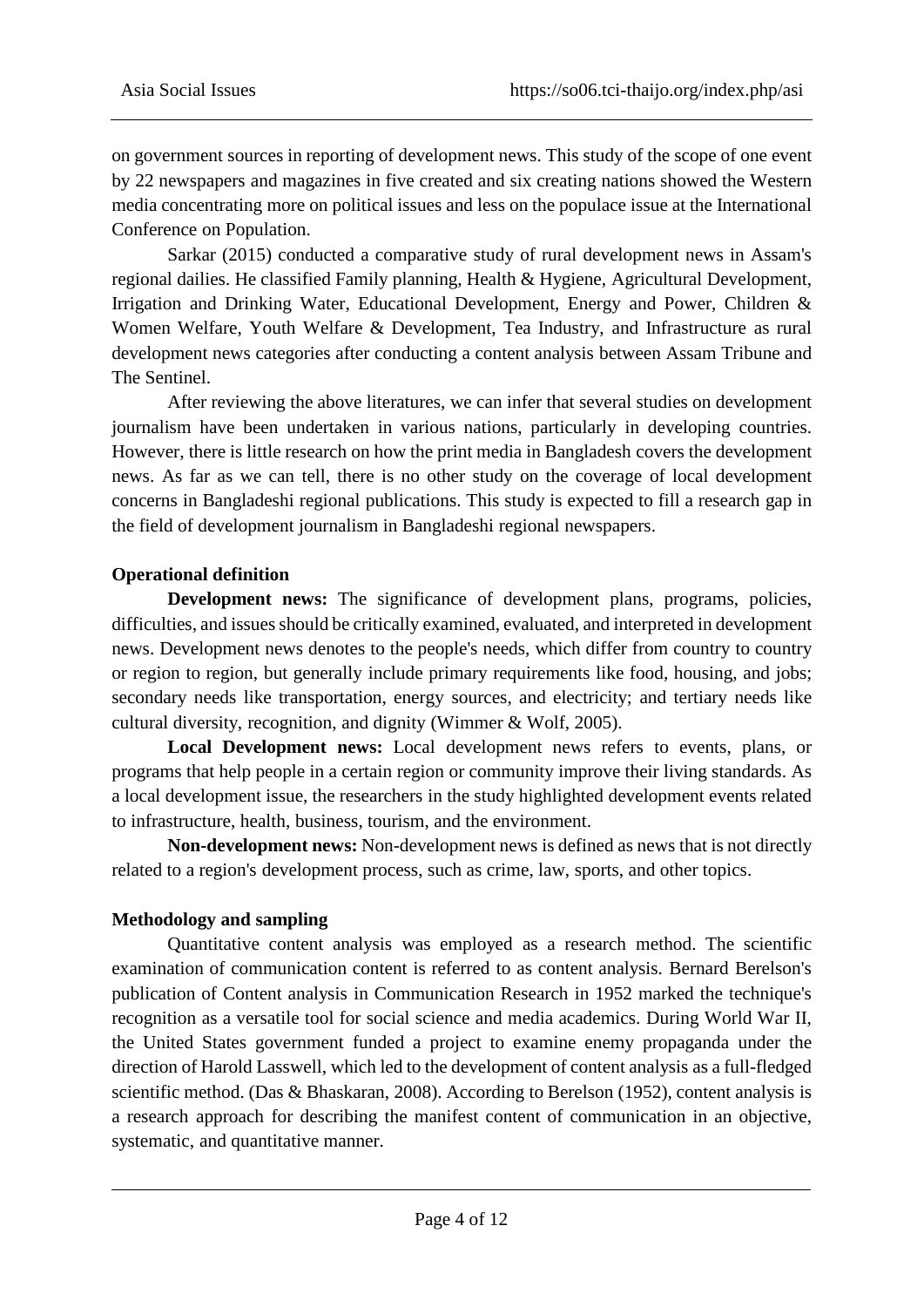Systematic sampling was used as sampling technique. Systematic sampling is a sort of probability sampling in which representatives of a bigger population are chosen at random from a larger population, but at a fixed, periodic interval. This interval, also known as the sampling interval, is computed by dividing the population size by the sample size desired (Somer, 2021). The term "systematic sampling" denotes to the notion that each selected unit in the sample has a gap, or interval, between them.

Researchers selected two daily newspapers for content analysis published from Chattogram in 2018. Those were The Daily Azadi and The Daily Purbokone, the most circulated local newspapers in Chattogram at that time according to the Department of Films and Publications (DFp) of the Ministry of Information of Bangladesh.

In the study researchers divided newspapers into three groups of 12 months in the year 2018. They divided tripartite of the year of 2018 into group A (January, February, March, April), group B (May, June, July, August) and group C (September, October, November, December). Took the first month of group A, the second month of group B, and the third month of group C in order. The researchers selected January, June and November for the study. The Days were selected systematically. Selected dates were 8, 15 and 21 of January, 9, 16 and 22 of June and 10, 17 and 23 of November, 2018 for analysis. Analyzed 18 copies and 36 pages.

#### **Data analysis**

#### **Amount of coverage in local development issues in regional newspapers**

The main objective of the research was to find out the coverage of development stories in the local newspaper to address regional development issues. For that, we divided all selected news stories into two criteria -nondevelopment and development news. Then we used two variables of both criteria, the number of news articles and the length of the article were looked at, and the results are presented in Table 1.

Among the 528 sampled news articles from both newspapers, 66 (12.35 percent) of them were categorized as development news while 446 (87.47 percent) as non-development news. This number also indicates that the ratio of the difference in development and nondevelopment news coverage significantly high. The percentages are 87.47 percent for nondevelopment news and 12.35 percent for development news.

|                        | <b>Total news</b> |                 | <b>Percentage of NDN</b> |                 | <b>Percentage of DN</b> |       |
|------------------------|-------------------|-----------------|--------------------------|-----------------|-------------------------|-------|
| <b>Newspaper</b>       | $f_0$             | $(\textit{fe})$ | $({\bf f_0})$            | $(\textit{fe})$ | (fo)                    | (fe)  |
| The daily Azadi        | 246               | 5110.5          | 86.99                    | 84.94           | 13.01                   | 15.06 |
| The daily<br>Purbokone | 282               | 4858            | 87.94                    | 81.38           | 12.06                   | 18.62 |

**Table 1** Percentage of development and non-development news

*NDN=Non-development news and DN=Development news fo=Number of frequency, fe-Number of length*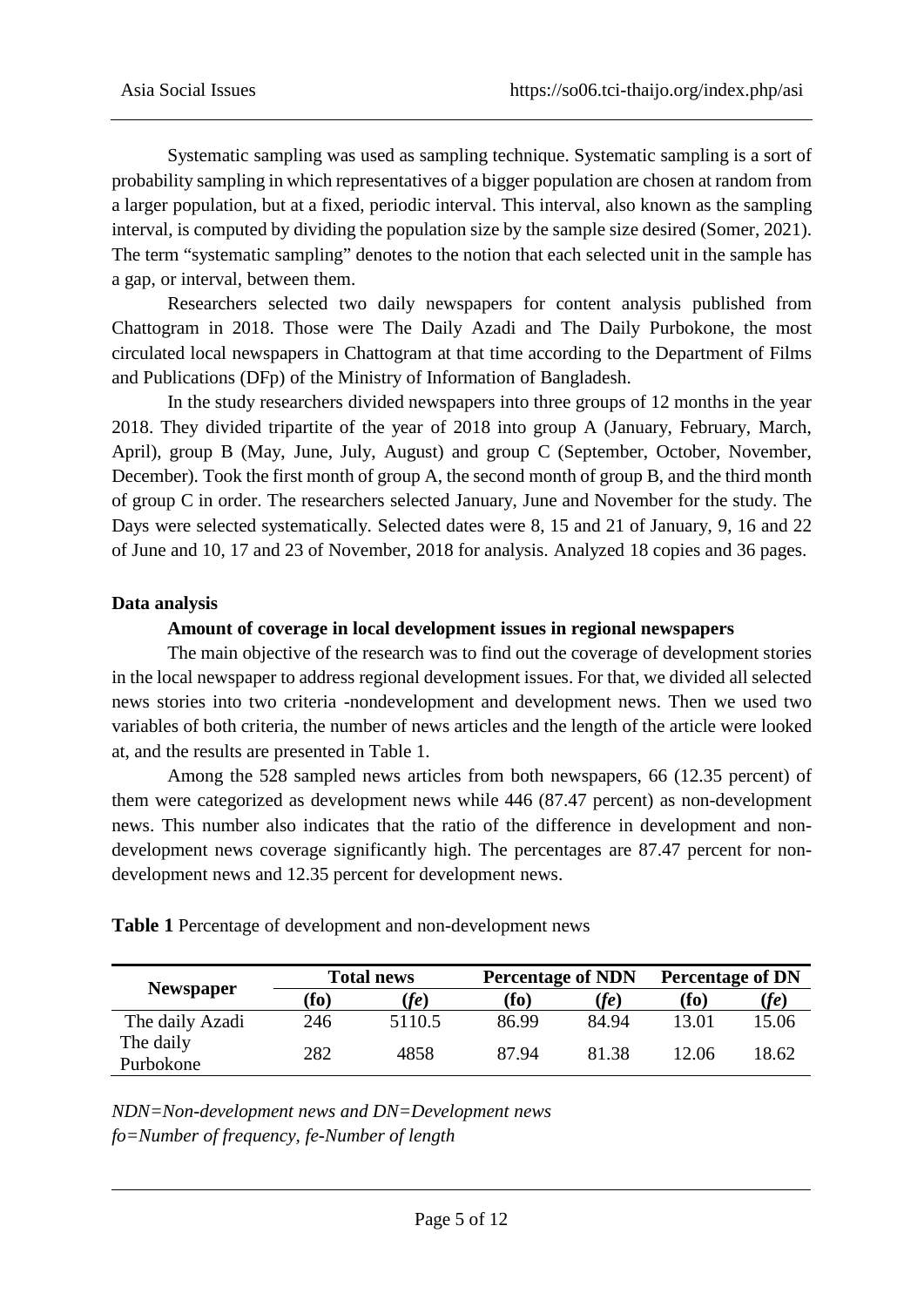# **Covering local development issues by the daily Azadi**

The Daily Azadi is one of the top-ranked newspapers in Chattogram. They published 246 news items on front and back page. Comparatively, The Daily Azadi published more news on the back page than the first page, because advertisements were occupying much spaces on this page. Figure 1 in the following pie chart shows the percentage of total news coverage of The Daily Azadi during the period of study. The Daily Azadi published 58 percent of local news (all categories except local development issues), 23 percent of national issues, and 13 percent of local development concerns. Sport news (3%) received less attention, as did international news (2%), and religious topics (1%).



**Figure 1** Covering local development issues by the daily Azadi

# **Covering local development news by the daily Purbokone**

The Daily Purbokone is one another top-ranked newspapers in Chattogram. They published 282 news items on the front and back page. Comparatively, The Daily Purbokone also published more news on the back page than the first page, because the advertisements were occupied many spaces on this page. Figure 2 in the following reveals the percentage of total news coverage of The Daily Purbokone during the period of study. The quantity of published local news (all categories of news except local development issues) at The Daily Purbokone was 58%, national issues 21%, and local development issues 12%. It gave less priority to sports news (3%), international news (5%), and religious issues (1%).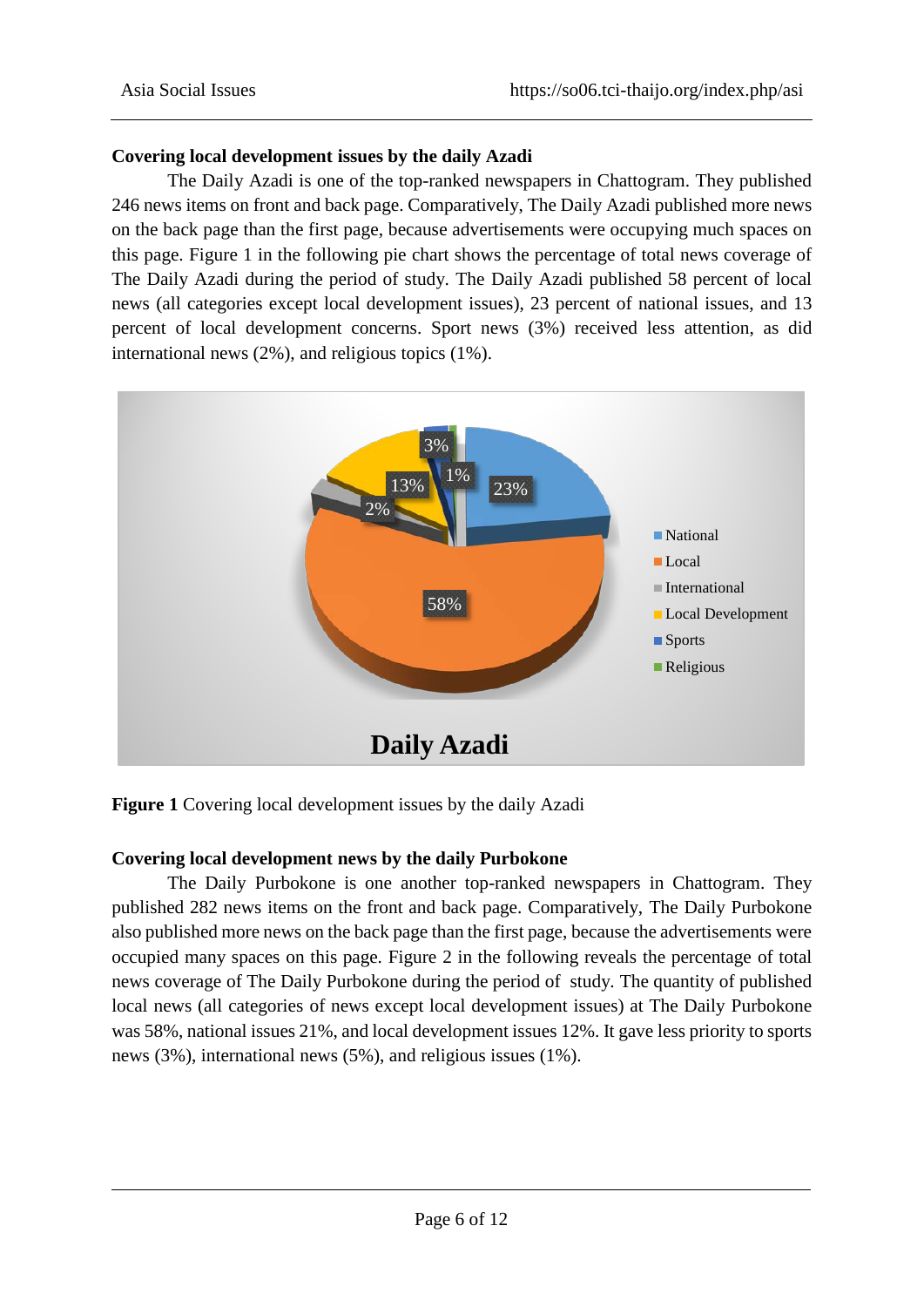

**Figure 2** Covering local development issues by the daily Purbokone

# **Categories of local development issues in the daily Azadi**

Column chart (Figure 3) illustrates the categories of the local development issues covered by Daily Azadi. It gave the highest coverage on local infrastructure (12 out of 32 items). On the other hand, there was no coverage on health issues. It covers 7 items on business, 6 items on others, 5 items on tourism, and 2 items on the environment.



**Figure 3** Categories of local development issues in the daily Azadi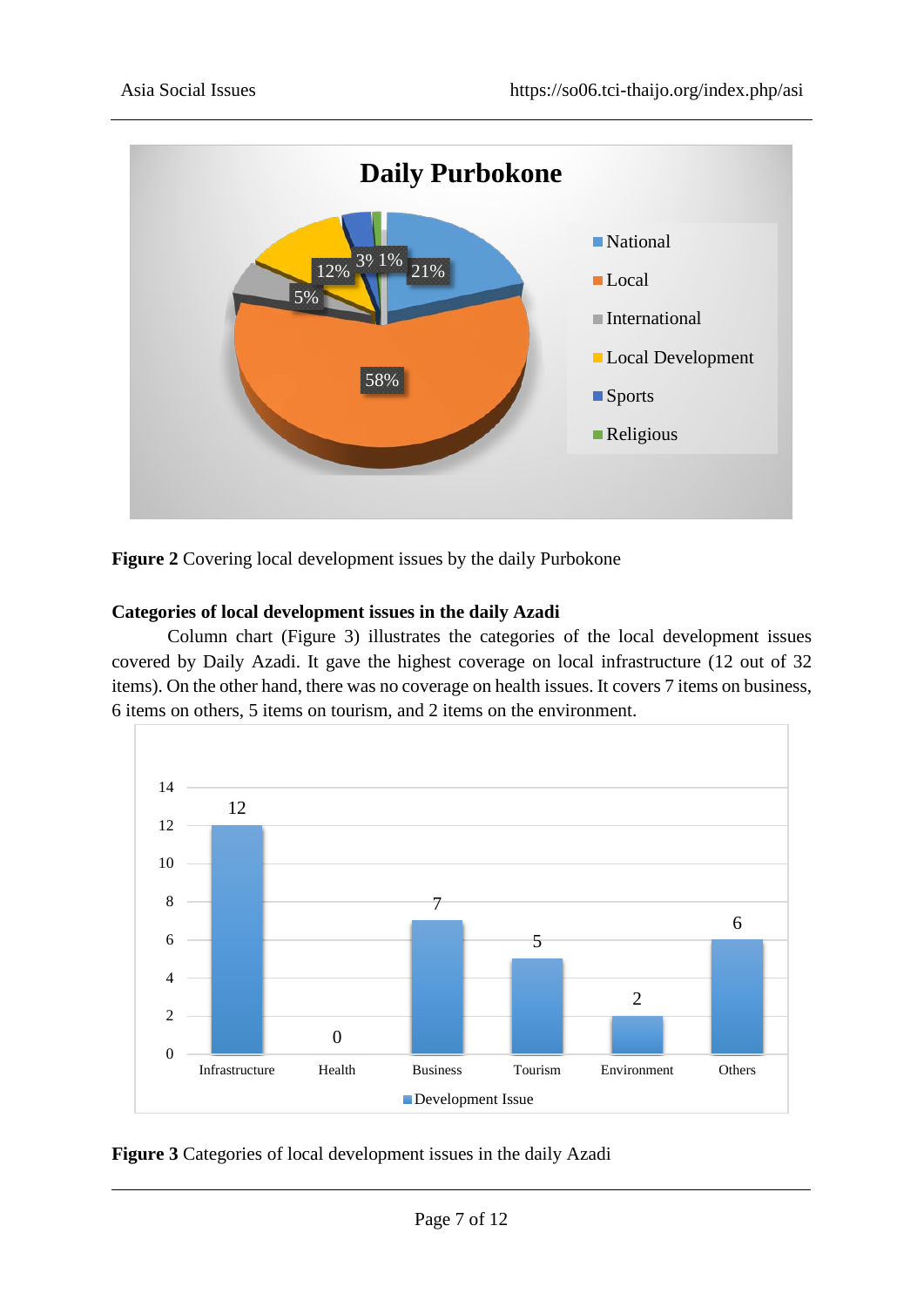#### **Categories of local development issues in the daily Purbokone**

Column chart (Figure 4) shows the categories of the local development issues covered by Daily Purbokone. It gave the highest coverage on local infrastructure and others local development issues (9 out of 34 items and 8 out of 34 items). On the other hand, they gave less coverage on environmental issues (2 out of 34 items). It covered 5 items on health, and 6 items on business and 4 on tourism.



**Figure 4** Categories of local development issues in the Daily Purbokone

#### **Treatment of development news**

**Table 2** Treatment of development news in both newspapers

|                     | <b>Front Page</b> | <b>Back Page</b> |
|---------------------|-------------------|------------------|
| The Daily Azadi     | 46.88%            | 53.12%           |
| The Daily Purbokone | 58.82%            | 41.18%           |

The percentage providing development news at both daily newspapers on the front and back pages were almost similar. Daily Azadi gave good coverage on the front page rather than the back page. They covered 46.88 percent of development news on the front page and 53.12 percent of development news on the back page of the total number of 32 development news (Table 2).

But The Daily Purbokone comparatively presented more development issues on the front page rather than back page. They covered 58.82 percent of development news on the front page and 41.18 percent on the back page with a total number of 34 on both pages.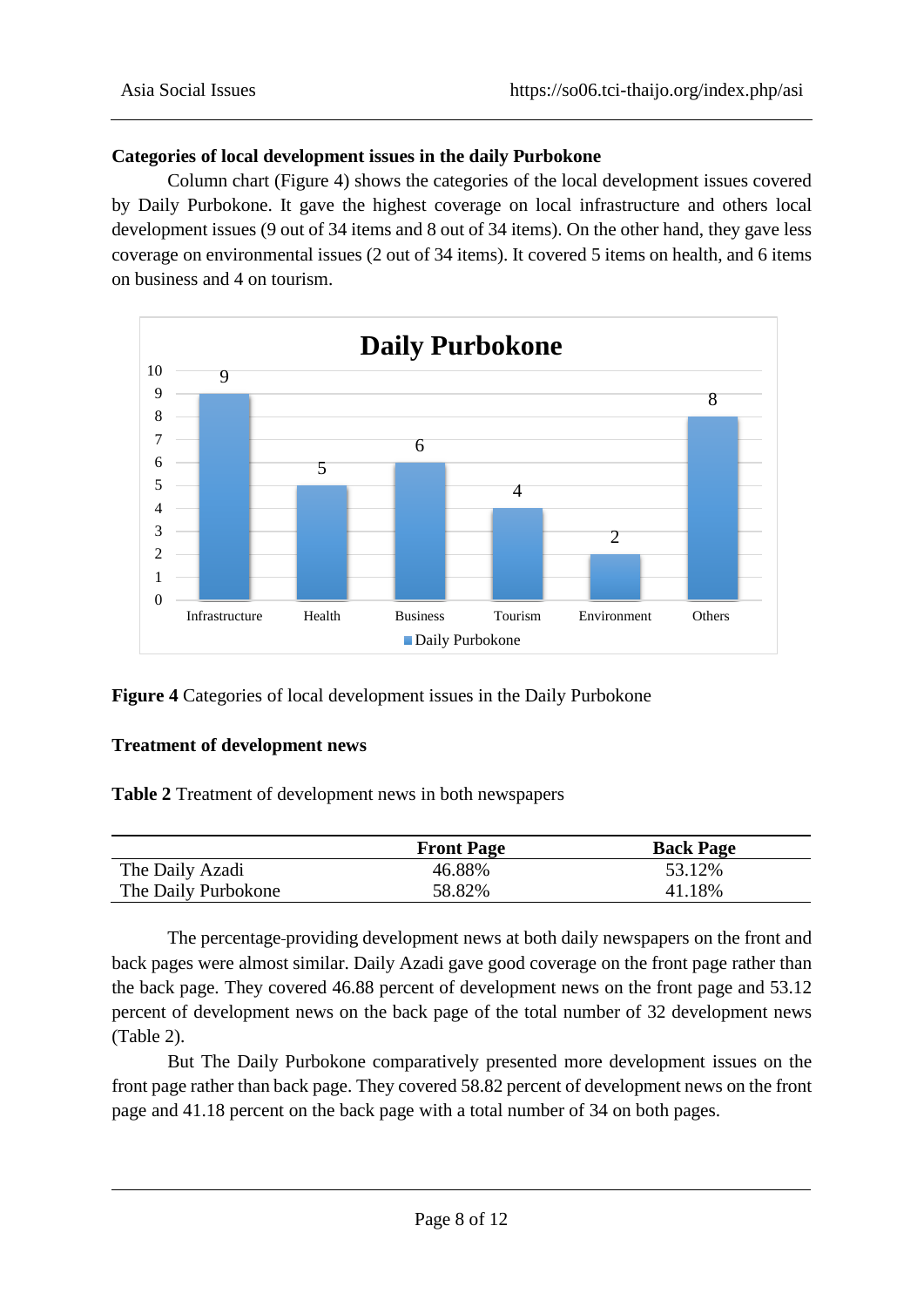Column chart (Figure 5) illustrates, the publication of development news, The Daily Azadi gave priority to the infrastructure issue of the whole development item. They provided 66.67% on the front page and 33.33% on the back page of the total 12 items of infrastructural local development news.

As the following figure, The Daily Azadi published more development news on the back page on tourism and business issues. This amount is small on the front page. It presented more space on Environment on the front page, but no news coverage on environment on the back page. Daily Azadi ignored health issue in the local development coverage on the front and back pages.



**Figure 5** Treatment of development news categorically in both front and back page of Daily Azadi

In Figure 6, the column chart shows, the Purbokone also gave attention to the infrastructure issue of the whole development item in front page. That was 77.78% on the front page and 22.22% on the back page of the total 9 items. On other hand, the Daily Purbokone published more of development news on tourism issues on the back page. The percentage was 100 of the total 4 tourism development items. There was no coverage that issue on the front page. It published 80% business issue on the front page and 20% on the back page.

Moreover, The Daily Purbokone covered 66.67 percent on the front page and 33.33 percent on the back page on Environment issue.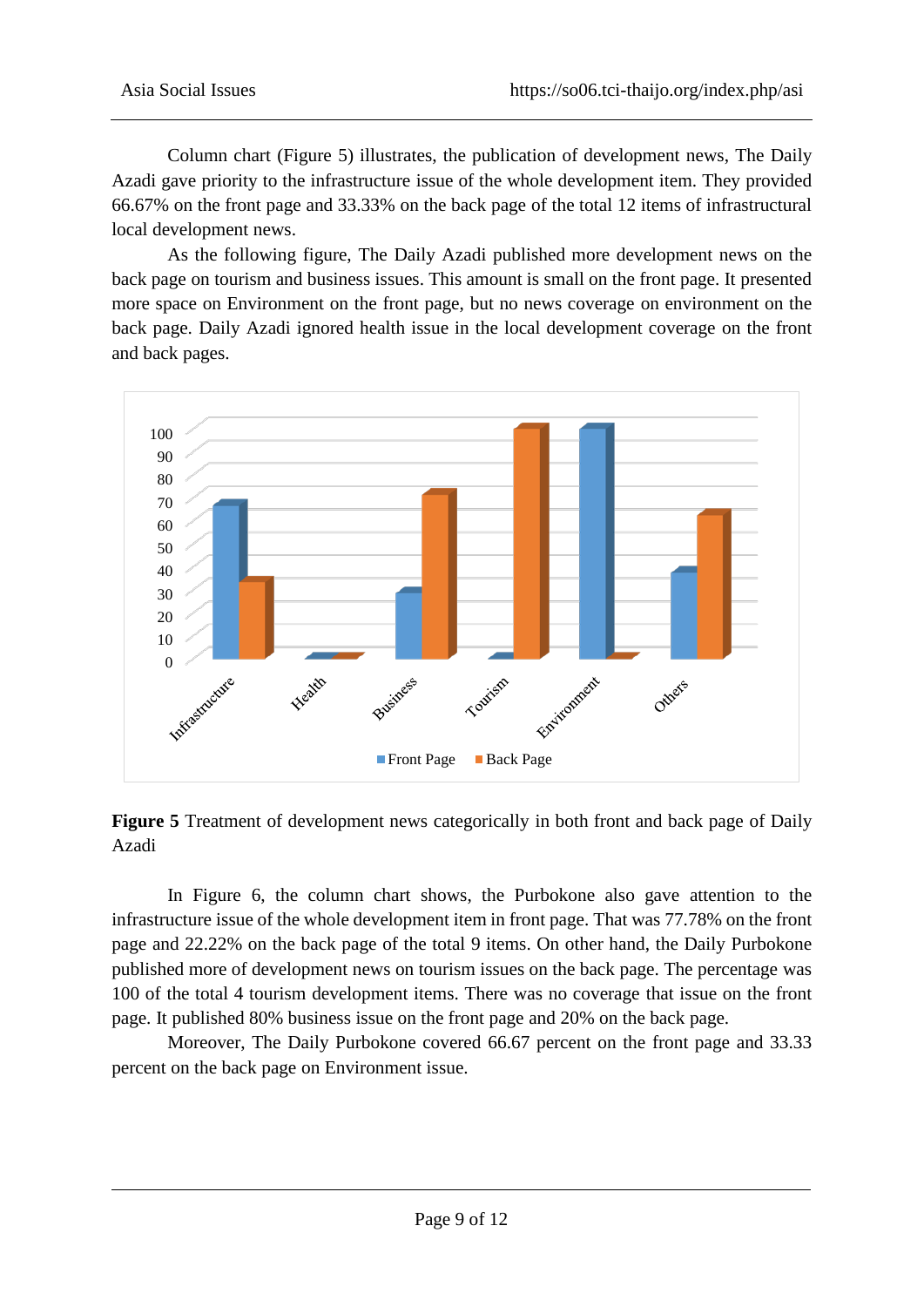

**Figure 6** Treatment of Development news categorically in both front and back page of The Daily Purbokone

# **Discussions**

Chap, Chetra (2014) at the Coverage of development news in Cambodia found Cambodian newspapers covered development news more than other type of news. The Phnom Penh Post and The Cambodia daily, both papers covered more development news than nondevelopment ones at the ratio of 58 percent to 42 percent.

Researcher Murthy (2000) in his article 'Development news coverage on the Indian press' concluded with the findings that the sample dailies' coverage of developmental news in India was neither noteworthy nor promising. With all the newspapers combined, this category accounted for less than 6% of overall news coverage.

Our research revealed that local development coverage in regional newspapers in Bangladesh is less than 15%, implying that regional media did not cover a significant number of local development stories in their newspapers during the study, which is consistent with the findings of a researcher in our neighboring country, India.

When it came to prioritizing local development categories in newspapers, both media placed a greater emphasis on infrastructure development than on other local development items.

# **Limitation and recommendation of study**

Some shortcomings need to be mentioned in this investigation. In this study, we only looked at the contents of two regional newspapers in Chattogram, Bangladesh. The findings would be more thorough if we could study more newspapers and copies. We also had challenges reviewing the literature because there isn't enough study on development journalism in Bangladesh. Our findings, on the other hand, may be seen as legitimate, and they may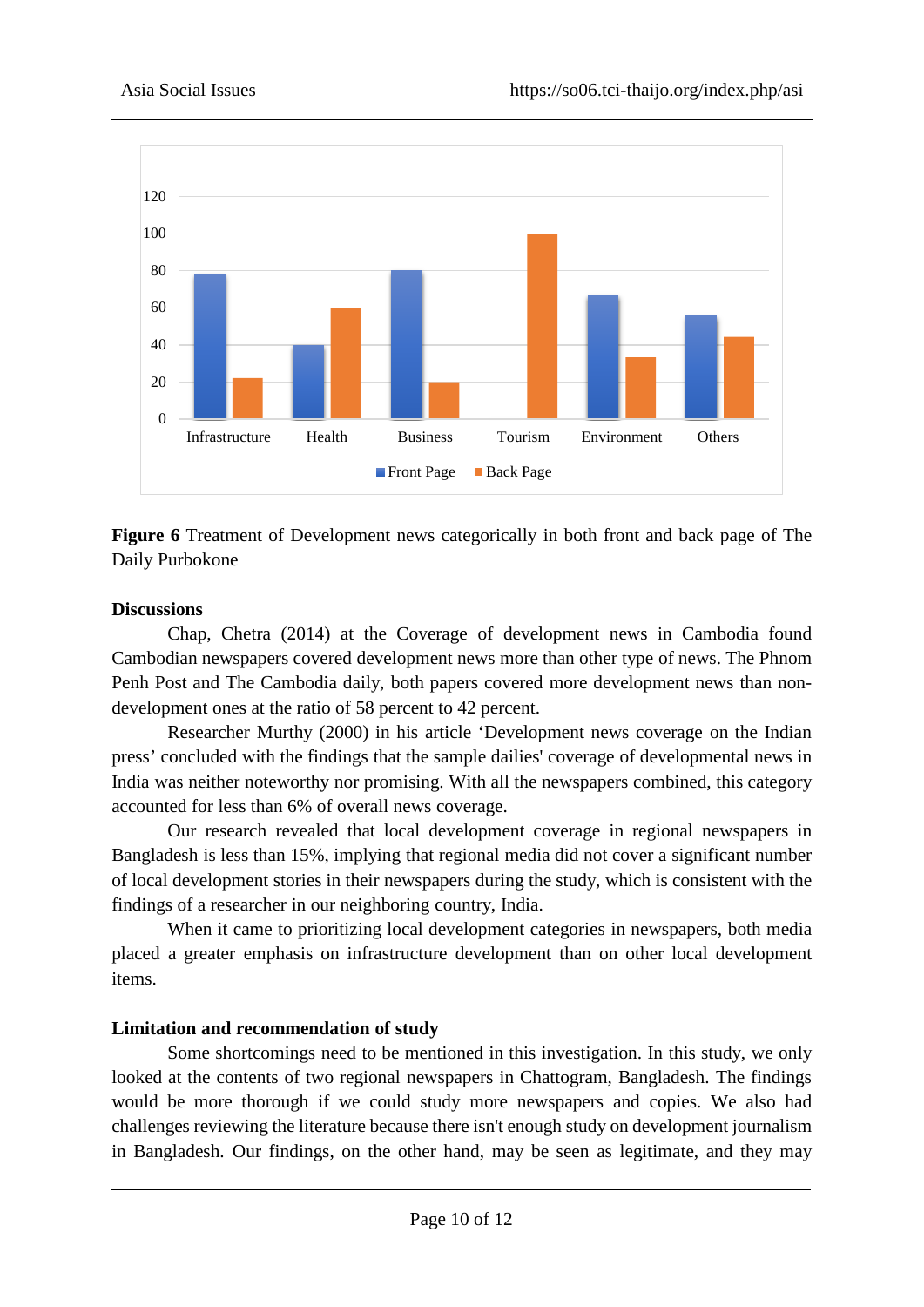stimulate other scholars to look into local development news coverage in Bangladesh. Future researchers, non-governmental groups, and media organizations are encouraged to conduct additional research with the goal of advising media policymakers on how to give importance to publish local development news in regional newspapers.

#### **Conclusions**

The media is a country's most essential organ. They should play an important role in shaping the public development process. They also shape development issues in the context of a city or community regional growth, as well as the development of a whole country. Surprisingly, it was discovered that the non-development news account for a far higher percentage of total news items than local development news, and statistical analysis demonstrates that the difference is substantial. As a result, this study proposes that regional newspapers focus on the local development news because it is vital for a country's national development.

#### **References**

Asemah, E. S. (2011). *Selected mass media themes* (p. 181). Jos: Jos University.

- Anderson, S. (2021). S*ystematic sampling*. Retrieved from https://www.investopedia.com/terms/s/systematic- sampling.asp
- Berelson, B. (1952). *Content analysis in communication research*. New York: Glencoe Illinois, the Free press.
- Chap, C. (2014). *Coverage of development news in Cambodia: Content analysis of the Phnom Penh post and the Cambodia daily*. Retrieved from http://khmerscholar.com/coverageof-development-news-in-cambodia-content-analysis-of-the-phnom-penh-post-andthe-cambodia-daily
- Cornia, A., Sehl, A., & Nielson, R. K. (2016). *Private sector media and digital news*. Oxford: Reuter Institute for the study of Journalism.
- Dennis, E. E., & Merill, C. J. (1999). *Basic issues in mass communication: A debate*. New York: Macmillan Publishing Company.
- Ediani, D. O. (1993). Role of development journalism in Nigeria's development. *International Communication Gazette, 52*(2), 123-143.
- Harte, D., Williams, A., & Turner, J. (2017). Reciprocity and the hyperlocal journalist*. Journalism Practice, 11*(2-3), 160-176.
- McQuail, D. (2005). *McQuail's mass communication theory: An introduction*. London: SAGE publication.
- Murthy, D. (2016). Developmental news coverage in the Indian press. *Media Asia, 27*(1), 24- 53.
- Nielson, R. K. (2015). *Local newspapers as keystone media: The increased Importance of diminished newspapers for local political information environments* (pp. 51-72)*.* In Nielson, R. K. (ed.). The decline of newspapers and the rise of digital media. London: Local journalism.